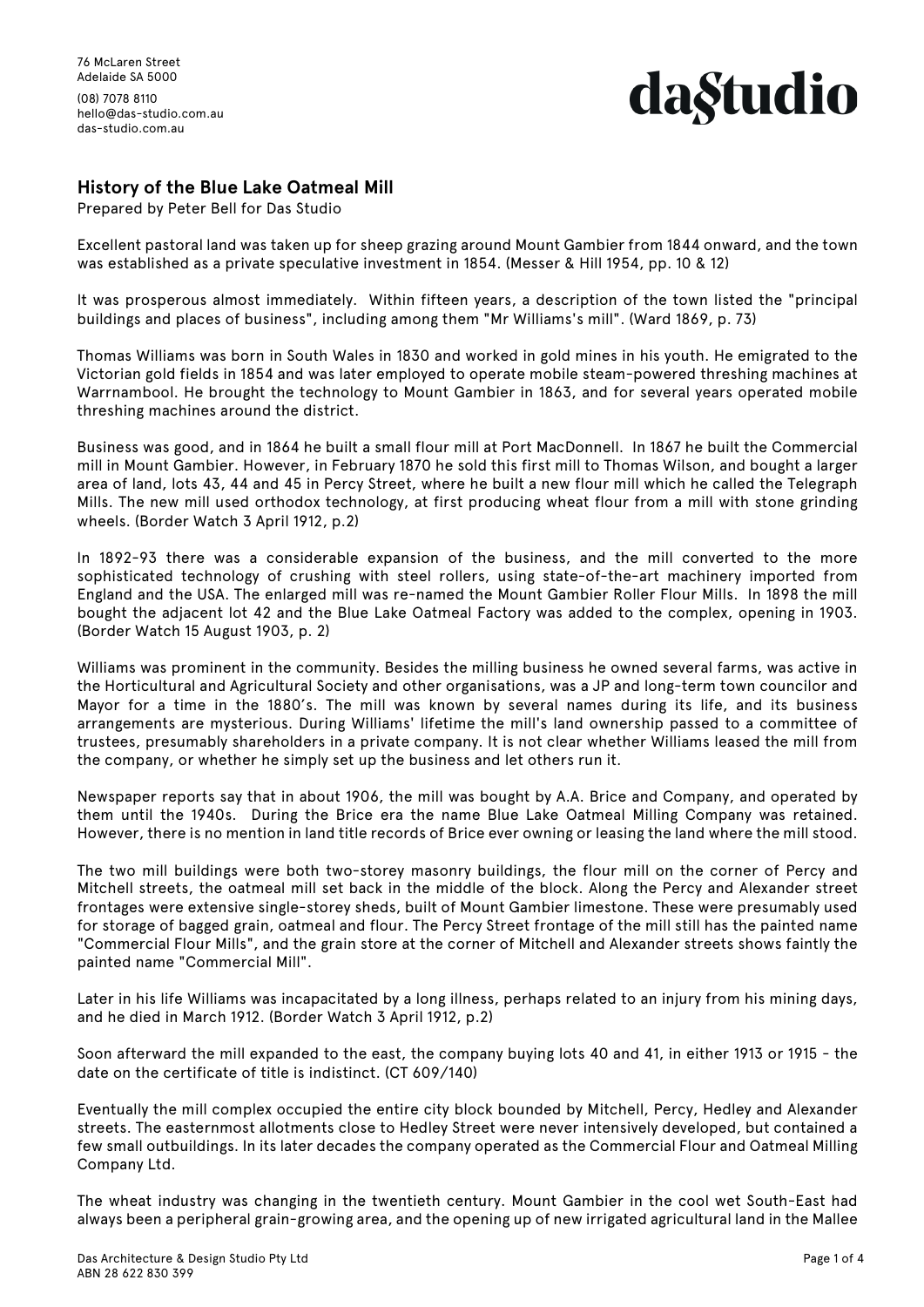76 McLaren Street Adelaide SA 5000

(08) 7078 8110 hello@das-studio.com.au das-studio.com.au



in the 1920's and 30's was causing the focus of the industry to move north. Many grain growers were abandoning the South-East, and today wheat is not grown south of the Bordertown district.

The Mount Gambier wheat flour mill operated until about the 1950s, although different accounts give other dates. The oatmeal mill operated longer, but was certainly closed by 1973 when the milling company sold the land to O.G. Roberts (Properties) Pty Ltd, a development company backed by the local Holden dealer. There were hopeful plans for re-development, but nothing happened for years. Maintenance of the buildings had been neglected for decades, and they were in very poor condition. They were occupied by squatters and vermin, vandalised and damaged by minor fires. It was noted in a heritage survey that the mill complex "requires urgent conservation work". In 1983 Council talked about demolishing the buildings to provide car parking for the Mount Gambier CBD.

In 1984, the initiative passed to Leon Riquier, an energetic local businessman, whose vision for the mill complex did not involve car parking, but an ambitious re-development of the buildings into a complex for entertainment, fine dining, art displays and retail shopping.

In June 1984 he signed an agreement with O.G. Roberts to buy the land. In September he registered a company, The Old Oat Mill Pty Ltd to complete the purchase. (ASIC business search, CTs 4002/801 & 4296/460) There would be five years of re-development work, cleaning out tonnes of oatmeal, washing, painting, building and refurbishing ahead. In that time, it was one of the largest re-development projects underway in the South-East.

The redeveloped complex officially opened on 7 April 1989. (Border Watch 11 April 1989, p. 7). It consisted of the Old Oatmill Inn restaurant and nightclub, an upmarket business, serving both bistro and a la carte meals, with live entertainment three or four nights a week. The buildings also housed a wine cellar showcasing Coonawarra wines, and the Quail Gallery and Tearooms, later re-named the Oatmill Gallery. The restaurant hosted art exhibitions. Separate leased businesses in the complex sold antique furniture and leadlight glasswork.

On 29 June 1989 the older buildings of the mill complex, principally the wheat mill of 1870 and the oatmeal mill of 1903, were entered in the South Australian Heritage Register.

In 1989 Riquier expanded the redevelopment, announcing that the Oatmill Gallery, a former grain warehouse on lots 41 and 42, would be demolished and replaced by a much larger building housing a cinema complex. Plans were drawn up for twin cinemas, and expressions of interest were invited. ("Oatmill Plans", Border Watch 10 November 1989)

The cinemas opened in the 1990s, after Riquier had sold the property.

The redevelopment was a big success in most ways, and certainly brought new life and industries into central Mount Gambier. In 1991 the complex was placed on the market, but failed to sell in the short term. (Border Watch 16 August 1991, p. 11)

The sale took place in 1995, when Riquier sold the property to Alexander Mitchell Pty Ltd. His company The Old Oat Mill Pty Ltd was wound up in 1996. The complex has continued to operate much as Riquier envisaged to the present day, although retail tenant businesses have changed.

Mitchell sold the property to Wilna Investments Pty Ltd in 2007. Soon afterwards, the company began to attract investors to a development which would see the "existing heritage listed Flour Mill building transformed into 4 or 5 star boutique accommodation with 40 rooms, restaurant and conference space". (Wilna Investments website)

However, that development never took place, and by early 2018 the property was on the market again. (Border Watch 1 March 2018)

Subsequently, mortgagees forced foreclosure, and in 2019 the property passed to Oatmill Holdings Pty Ltd, the present owner. (CT 5276/666)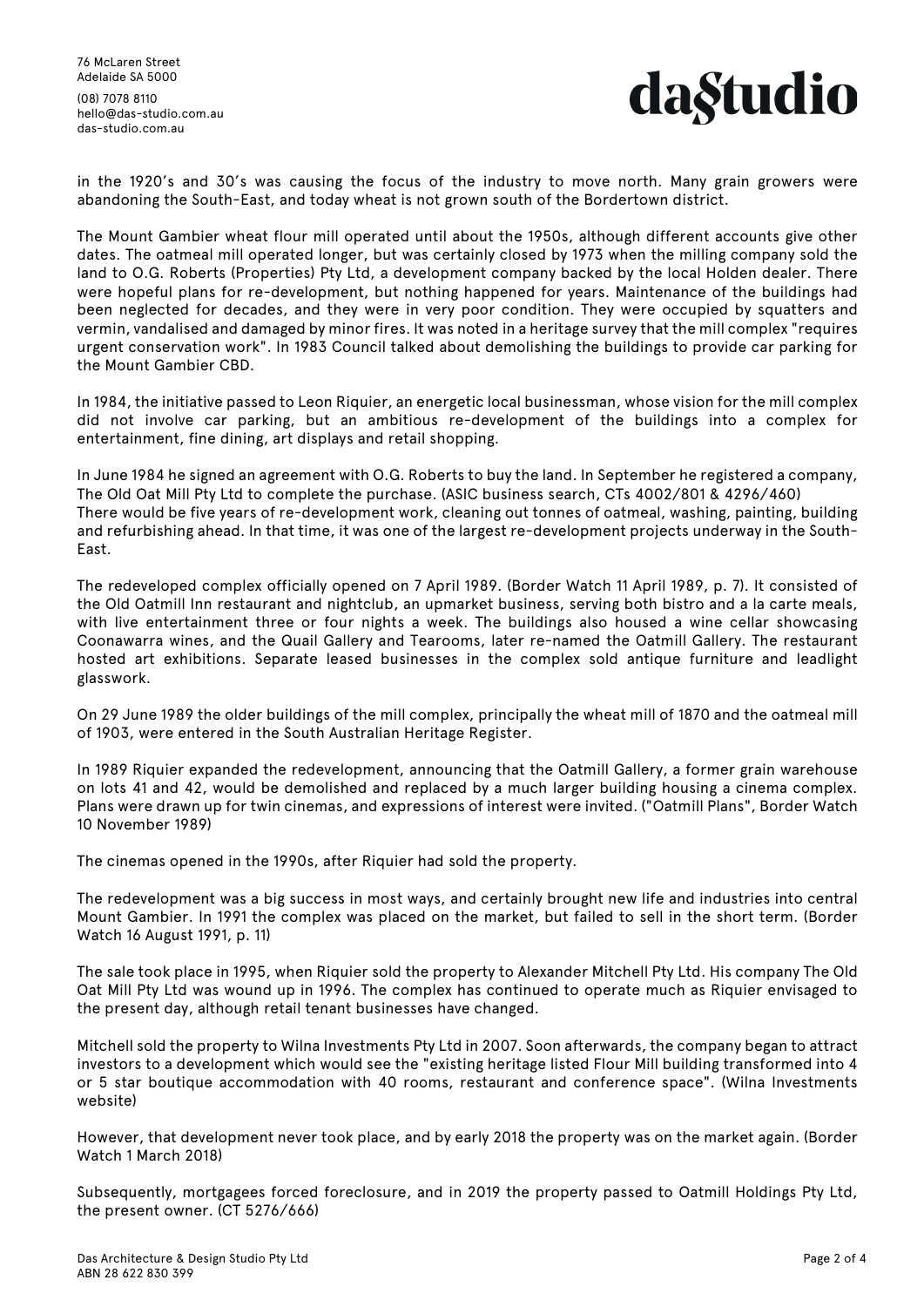76 McLaren Street Adelaide SA 5000

(08) 7078 8110 hello@das-studio.com.au das-studio.com.au

# da§tudio

#### **Bibliography**

#### **Archival Documents**

#### Heritage Unit

South Australian Heritage Register File 13896

#### Lands Titles Office

Certificates of Title 141/37, 609/140, 632/8, 817/52, 4002/801, 4269/460, 5276/666

#### **Books and Articles**

Apperly, Richard, Robert Irving & Peter Reynolds, A Pictorial Guide to Identifying Australian Architecture, Angus & Robertson, North Ryde, 1989

Burgess, H.T. (ed), The Cyclopedia of South Australia: an Historical and Commercial Review, two volumes, Cyclopedia Company, Adelaide, 1907 & 1909

Colechin, Be & Les Hill, Mount Gambier Sketchbook, Rigby, Adelaide, 1976

Hill, Les, Mount Gambier: the City around a Cave, Investigator Press, Adelaide, 1972

Jensen, Elfrida & Rolf, Colonial Architecture in South Australia 1836-1890, Rigby, Adelaide, 1980

Messer, Edwin & Les Hill, Mount Gambier: a Brief History of its Discovery, Founding and Development, Mount Gambier Tourist Bureau, 1954

Walls, Bill & Lois Dean, Historic Mount Gambier, City of Mount Gambier, 1986

Ward, Ebenezer, The South-Eastern District of South Australia: its Resources and Requirements, South Australian newspaper, Adelaide, 1869

#### **Newspapers and Periodicals**

"Mount Gambier Roller Flour Mills: Celebrating the Re-opening", Border Watch 26 November 1892, p.2

"Mount Gambier Roller Flour Mills", Border Watch 5 April 1899, p.4

"The Blue Lake Oatmeal Factory: Starting the Machinery", Border Watch 15 August 1903, p. 2

Obituary of Thomas Williams, Border Watch 3 April 1912, p.2

"Old Mill May Soon Come to Life Again", Advertiser 19 February 1985

"Old Mill has New Attractions", Border Watch 19 January 1987, p. 18

"Oatmill Plans", Border Watch 10 November 1989

"Historic Property", Border Watch 16 August 1991, p. 11

"Oatmeal Complex on the Market", Border Watch 1 March 2018